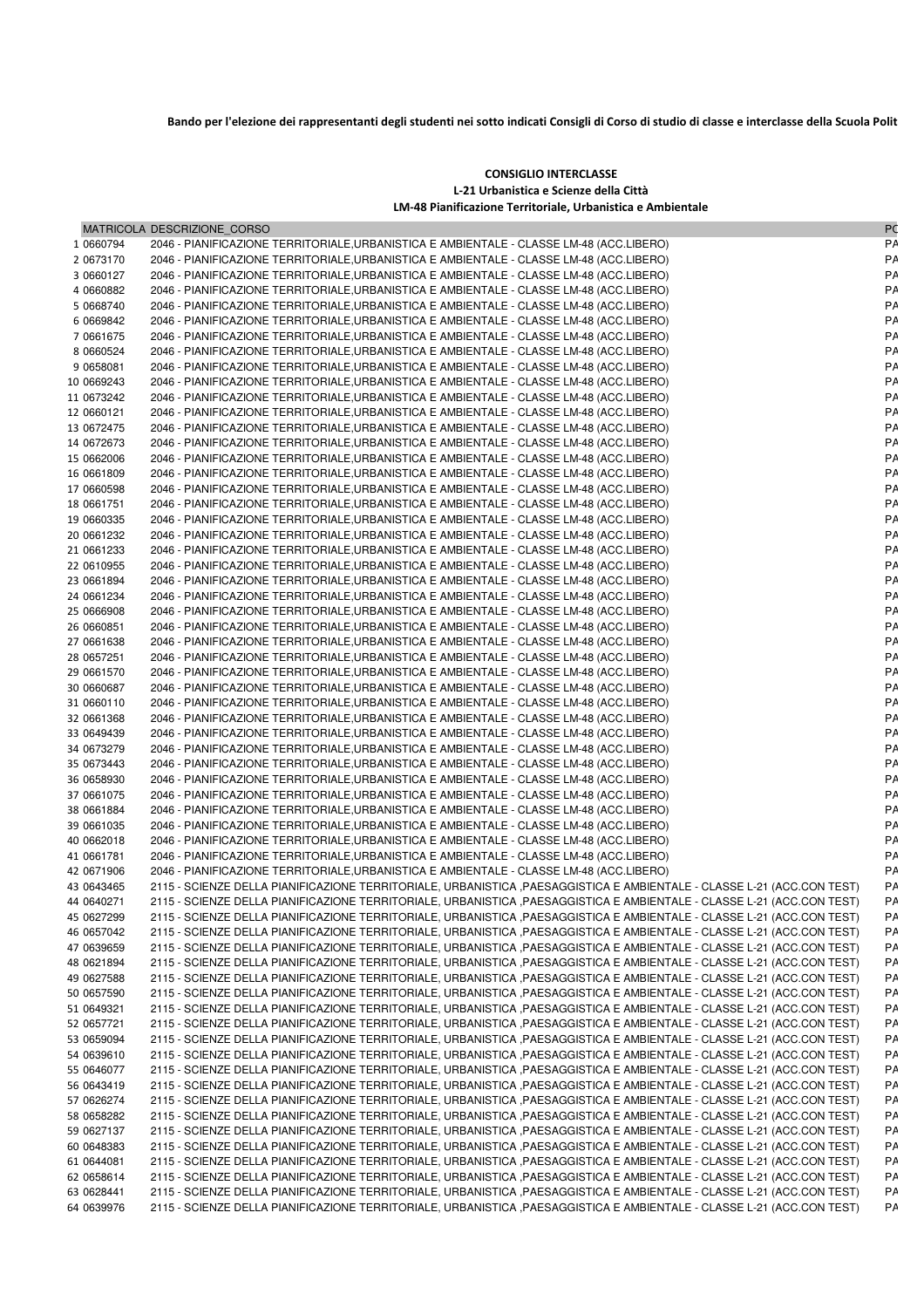| 65 0603223                 | 2115 - SCIENZE DELLA PIANIFICAZIONE TERRITORIALE, URBANISTICA ,PAESAGGISTICA E AMBIENTALE - CLASSE L-21 (ACC.CON TEST) | PΑ |
|----------------------------|------------------------------------------------------------------------------------------------------------------------|----|
| 66 0627684                 | 2115 - SCIENZE DELLA PIANIFICAZIONE TERRITORIALE, URBANISTICA ,PAESAGGISTICA E AMBIENTALE - CLASSE L-21 (ACC.CON TEST) | PΑ |
| 67 0643484                 | 2115 - SCIENZE DELLA PIANIFICAZIONE TERRITORIALE, URBANISTICA ,PAESAGGISTICA E AMBIENTALE - CLASSE L-21 (ACC.CON TEST) | PΑ |
| 68 0570859                 | 2115 - SCIENZE DELLA PIANIFICAZIONE TERRITORIALE, URBANISTICA ,PAESAGGISTICA E AMBIENTALE - CLASSE L-21 (ACC.CON TEST) | PΑ |
| 69 0639535                 | 2115 - SCIENZE DELLA PIANIFICAZIONE TERRITORIALE, URBANISTICA ,PAESAGGISTICA E AMBIENTALE - CLASSE L-21 (ACC.CON TEST) | P٨ |
| 70 0579654                 | 2115 - SCIENZE DELLA PIANIFICAZIONE TERRITORIALE, URBANISTICA ,PAESAGGISTICA E AMBIENTALE - CLASSE L-21 (ACC.CON TEST) | P٨ |
| 71 0632442                 | 2115 - SCIENZE DELLA PIANIFICAZIONE TERRITORIALE, URBANISTICA ,PAESAGGISTICA E AMBIENTALE - CLASSE L-21 (ACC.CON TEST) | P٨ |
|                            |                                                                                                                        |    |
| 72 0641280                 | 2115 - SCIENZE DELLA PIANIFICAZIONE TERRITORIALE, URBANISTICA ,PAESAGGISTICA E AMBIENTALE - CLASSE L-21 (ACC.CON TEST) | PΑ |
| 73 0644347                 | 2115 - SCIENZE DELLA PIANIFICAZIONE TERRITORIALE, URBANISTICA ,PAESAGGISTICA E AMBIENTALE - CLASSE L-21 (ACC.CON TEST) | P٨ |
| 74 0658523                 | 2115 - SCIENZE DELLA PIANIFICAZIONE TERRITORIALE, URBANISTICA ,PAESAGGISTICA E AMBIENTALE - CLASSE L-21 (ACC.CON TEST) | P٨ |
| 75 0645807                 | 2115 - SCIENZE DELLA PIANIFICAZIONE TERRITORIALE, URBANISTICA ,PAESAGGISTICA E AMBIENTALE - CLASSE L-21 (ACC.CON TEST) | PΑ |
| 76 0627428                 | 2115 - SCIENZE DELLA PIANIFICAZIONE TERRITORIALE, URBANISTICA ,PAESAGGISTICA E AMBIENTALE - CLASSE L-21 (ACC.CON TEST) | P٨ |
| 77 0642564                 | 2115 - SCIENZE DELLA PIANIFICAZIONE TERRITORIALE, URBANISTICA ,PAESAGGISTICA E AMBIENTALE - CLASSE L-21 (ACC.CON TEST) | P٨ |
| 78 0648388                 | 2115 - SCIENZE DELLA PIANIFICAZIONE TERRITORIALE, URBANISTICA ,PAESAGGISTICA E AMBIENTALE - CLASSE L-21 (ACC.CON TEST) | P٨ |
| 79 0645660                 | 2115 - SCIENZE DELLA PIANIFICAZIONE TERRITORIALE, URBANISTICA ,PAESAGGISTICA E AMBIENTALE - CLASSE L-21 (ACC.CON TEST) | P٨ |
| 80 0646650                 | 2115 - SCIENZE DELLA PIANIFICAZIONE TERRITORIALE, URBANISTICA ,PAESAGGISTICA E AMBIENTALE - CLASSE L-21 (ACC.CON TEST) | P٨ |
| 81 0634721                 | 2115 - SCIENZE DELLA PIANIFICAZIONE TERRITORIALE, URBANISTICA ,PAESAGGISTICA E AMBIENTALE - CLASSE L-21 (ACC.CON TEST) | P٨ |
| 82 0644031                 | 2115 - SCIENZE DELLA PIANIFICAZIONE TERRITORIALE, URBANISTICA ,PAESAGGISTICA E AMBIENTALE - CLASSE L-21 (ACC.CON TEST) | P٨ |
|                            |                                                                                                                        |    |
| 83 0627840                 | 2115 - SCIENZE DELLA PIANIFICAZIONE TERRITORIALE, URBANISTICA ,PAESAGGISTICA E AMBIENTALE - CLASSE L-21 (ACC.CON TEST) | PΑ |
| 84 0648393                 | 2115 - SCIENZE DELLA PIANIFICAZIONE TERRITORIALE, URBANISTICA ,PAESAGGISTICA E AMBIENTALE - CLASSE L-21 (ACC.CON TEST) | P٨ |
| 85 0627542                 | 2115 - SCIENZE DELLA PIANIFICAZIONE TERRITORIALE, URBANISTICA ,PAESAGGISTICA E AMBIENTALE - CLASSE L-21 (ACC.CON TEST) | P٨ |
| 86 0658556                 | 2115 - SCIENZE DELLA PIANIFICAZIONE TERRITORIALE, URBANISTICA ,PAESAGGISTICA E AMBIENTALE - CLASSE L-21 (ACC.CON TEST) | P٨ |
| 87 0657017                 | 2115 - SCIENZE DELLA PIANIFICAZIONE TERRITORIALE, URBANISTICA ,PAESAGGISTICA E AMBIENTALE - CLASSE L-21 (ACC.CON TEST) | P٨ |
| 88 0660463                 | 2115 - SCIENZE DELLA PIANIFICAZIONE TERRITORIALE, URBANISTICA ,PAESAGGISTICA E AMBIENTALE - CLASSE L-21 (ACC.CON TEST) | P٨ |
| 89 0643692                 | 2115 - SCIENZE DELLA PIANIFICAZIONE TERRITORIALE, URBANISTICA ,PAESAGGISTICA E AMBIENTALE - CLASSE L-21 (ACC.CON TEST) | P٨ |
| 90 0657233                 | 2115 - SCIENZE DELLA PIANIFICAZIONE TERRITORIALE, URBANISTICA ,PAESAGGISTICA E AMBIENTALE - CLASSE L-21 (ACC.CON TEST) | PΑ |
| 91 0628509                 | 2115 - SCIENZE DELLA PIANIFICAZIONE TERRITORIALE, URBANISTICA ,PAESAGGISTICA E AMBIENTALE - CLASSE L-21 (ACC.CON TEST) | P٨ |
| 92 0646561                 | 2115 - SCIENZE DELLA PIANIFICAZIONE TERRITORIALE, URBANISTICA ,PAESAGGISTICA E AMBIENTALE - CLASSE L-21 (ACC.CON TEST) | P٨ |
| 93 0656513                 | 2115 - SCIENZE DELLA PIANIFICAZIONE TERRITORIALE, URBANISTICA ,PAESAGGISTICA E AMBIENTALE - CLASSE L-21 (ACC.CON TEST) | P٨ |
| 94 0645035                 | 2115 - SCIENZE DELLA PIANIFICAZIONE TERRITORIALE, URBANISTICA ,PAESAGGISTICA E AMBIENTALE - CLASSE L-21 (ACC.CON TEST) |    |
|                            |                                                                                                                        | PΑ |
| 95 0634868                 | 2115 - SCIENZE DELLA PIANIFICAZIONE TERRITORIALE, URBANISTICA ,PAESAGGISTICA E AMBIENTALE - CLASSE L-21 (ACC.CON TEST) | P٨ |
| 96 0622210                 | 2115 - SCIENZE DELLA PIANIFICAZIONE TERRITORIALE, URBANISTICA ,PAESAGGISTICA E AMBIENTALE - CLASSE L-21 (ACC.CON TEST) | P٨ |
| 97 0628467                 | 2115 - SCIENZE DELLA PIANIFICAZIONE TERRITORIALE, URBANISTICA ,PAESAGGISTICA E AMBIENTALE - CLASSE L-21 (ACC.CON TEST) | P٨ |
| 98 0656887                 | 2115 - SCIENZE DELLA PIANIFICAZIONE TERRITORIALE, URBANISTICA ,PAESAGGISTICA E AMBIENTALE - CLASSE L-21 (ACC.CON TEST) | P٨ |
| 99 0655420                 | 2115 - SCIENZE DELLA PIANIFICAZIONE TERRITORIALE, URBANISTICA ,PAESAGGISTICA E AMBIENTALE - CLASSE L-21 (ACC.CON TEST) | PΑ |
| 100 0641885                | 2115 - SCIENZE DELLA PIANIFICAZIONE TERRITORIALE, URBANISTICA ,PAESAGGISTICA E AMBIENTALE - CLASSE L-21 (ACC.CON TEST) | P٨ |
| 101 0613502                | 2115 - SCIENZE DELLA PIANIFICAZIONE TERRITORIALE, URBANISTICA ,PAESAGGISTICA E AMBIENTALE - CLASSE L-21 (ACC.CON TEST) | PΑ |
| 102 0639892                | 2115 - SCIENZE DELLA PIANIFICAZIONE TERRITORIALE, URBANISTICA ,PAESAGGISTICA E AMBIENTALE - CLASSE L-21 (ACC.CON TEST) | P٨ |
| 103 0655607                | 2115 - SCIENZE DELLA PIANIFICAZIONE TERRITORIALE, URBANISTICA ,PAESAGGISTICA E AMBIENTALE - CLASSE L-21 (ACC.CON TEST) | P٨ |
| 104 0646665                | 2115 - SCIENZE DELLA PIANIFICAZIONE TERRITORIALE, URBANISTICA ,PAESAGGISTICA E AMBIENTALE - CLASSE L-21 (ACC.CON TEST) | P٨ |
| 105 0641661                | 2115 - SCIENZE DELLA PIANIFICAZIONE TERRITORIALE, URBANISTICA ,PAESAGGISTICA E AMBIENTALE - CLASSE L-21 (ACC.CON TEST) | P٨ |
| 106 0639714                | 2115 - SCIENZE DELLA PIANIFICAZIONE TERRITORIALE, URBANISTICA ,PAESAGGISTICA E AMBIENTALE - CLASSE L-21 (ACC.CON TEST) | P٨ |
| 107 0653275                | 2115 - SCIENZE DELLA PIANIFICAZIONE TERRITORIALE, URBANISTICA ,PAESAGGISTICA E AMBIENTALE - CLASSE L-21 (ACC.CON TEST) | P٨ |
|                            |                                                                                                                        |    |
| 108 0658407                | 2115 - SCIENZE DELLA PIANIFICAZIONE TERRITORIALE, URBANISTICA ,PAESAGGISTICA E AMBIENTALE - CLASSE L-21 (ACC.CON TEST) | PΑ |
| 109 0627799                | 2115 - SCIENZE DELLA PIANIFICAZIONE TERRITORIALE, URBANISTICA ,PAESAGGISTICA E AMBIENTALE - CLASSE L-21 (ACC.CON TEST) | PA |
| 110 0644336                | 2115 - SCIENZE DELLA PIANIFICAZIONE TERRITORIALE, URBANISTICA ,PAESAGGISTICA E AMBIENTALE - CLASSE L-21 (ACC.CON TEST) | PA |
| 111 0640034                | 2115 - SCIENZE DELLA PIANIFICAZIONE TERRITORIALE, URBANISTICA ,PAESAGGISTICA E AMBIENTALE - CLASSE L-21 (ACC.CON TEST) | PΑ |
| 112 0656199                | 2115 - SCIENZE DELLA PIANIFICAZIONE TERRITORIALE, URBANISTICA ,PAESAGGISTICA E AMBIENTALE - CLASSE L-21 (ACC.CON TEST) | PΑ |
| 113 0627300                | 2115 - SCIENZE DELLA PIANIFICAZIONE TERRITORIALE, URBANISTICA ,PAESAGGISTICA E AMBIENTALE - CLASSE L-21 (ACC.CON TEST) | PΑ |
| 114 0668898                | 2201 - URBANISTICA E SCIENZE DELLA CITTA' - CLASSE L-21 (ACC.LIBERO)                                                   | P٨ |
| 115 0665788                | 2201 - URBANISTICA E SCIENZE DELLA CITTA' - CLASSE L-21 (ACC.LIBERO)                                                   | P٨ |
| 116 0667476                | 2201 - URBANISTICA E SCIENZE DELLA CITTA' - CLASSE L-21 (ACC.LIBERO)                                                   | PΑ |
| 117 0669598                | 2201 - URBANISTICA E SCIENZE DELLA CITTA' - CLASSE L-21 (ACC.LIBERO)                                                   | P٨ |
| 118 0669879                | 2201 - URBANISTICA E SCIENZE DELLA CITTA' - CLASSE L-21 (ACC.LIBERO)                                                   | PΑ |
| 119 0665625                | 2201 - URBANISTICA E SCIENZE DELLA CITTA' - CLASSE L-21 (ACC.LIBERO)                                                   | PΑ |
|                            |                                                                                                                        | P٨ |
| 120 0669835<br>121 0672550 | 2201 - URBANISTICA E SCIENZE DELLA CITTA' - CLASSE L-21 (ACC.LIBERO)                                                   |    |
|                            | 2201 - URBANISTICA E SCIENZE DELLA CITTA' - CLASSE L-21 (ACC.LIBERO)                                                   | PΑ |
| 122 0668455                | 2201 - URBANISTICA E SCIENZE DELLA CITTA' - CLASSE L-21 (ACC.LIBERO)                                                   | PΑ |
| 123 0668891                | 2201 - URBANISTICA E SCIENZE DELLA CITTA' - CLASSE L-21 (ACC.LIBERO)                                                   | P٨ |
| 124 0668683                | 2201 - URBANISTICA E SCIENZE DELLA CITTA' - CLASSE L-21 (ACC.LIBERO)                                                   | PA |
| 125 0669457                | 2201 - URBANISTICA E SCIENZE DELLA CITTA' - CLASSE L-21 (ACC.LIBERO)                                                   | PΑ |
| 126 0669086                | 2201 - URBANISTICA E SCIENZE DELLA CITTA' - CLASSE L-21 (ACC.LIBERO)                                                   | PΑ |
| 127 0666008                | 2201 - URBANISTICA E SCIENZE DELLA CITTA' - CLASSE L-21 (ACC.LIBERO)                                                   | PA |
| 128 0669870                | 2201 - URBANISTICA E SCIENZE DELLA CITTA' - CLASSE L-21 (ACC.LIBERO)                                                   | P٨ |
| 129 0668188                | 2201 - URBANISTICA E SCIENZE DELLA CITTA' - CLASSE L-21 (ACC.LIBERO)                                                   | PΑ |
| 130 0667125                | 2201 - URBANISTICA E SCIENZE DELLA CITTA' - CLASSE L-21 (ACC.LIBERO)                                                   | PA |
| 131 0668685                | 2201 - URBANISTICA E SCIENZE DELLA CITTA' - CLASSE L-21 (ACC.LIBERO)                                                   | P٨ |
| 132 0668900                | 2201 - URBANISTICA E SCIENZE DELLA CITTA' - CLASSE L-21 (ACC.LIBERO)                                                   | PΑ |
| 133 0668752                | 2201 - URBANISTICA E SCIENZE DELLA CITTA' - CLASSE L-21 (ACC.LIBERO)                                                   | PA |
| 134 0669855                | 2201 - URBANISTICA E SCIENZE DELLA CITTA' - CLASSE L-21 (ACC.LIBERO)                                                   | P٨ |
|                            | 2201 - URBANISTICA E SCIENZE DELLA CITTA' - CLASSE L-21 (ACC.LIBERO)                                                   |    |
| 135 0668510                |                                                                                                                        | PA |
| 136 0668857                | 2201 - URBANISTICA E SCIENZE DELLA CITTA' - CLASSE L-21 (ACC.LIBERO)                                                   | PΑ |
| 137 0669011                | 2201 - URBANISTICA E SCIENZE DELLA CITTA' - CLASSE L-21 (ACC.LIBERO)                                                   | PA |
| 138 0665524                | 2201 - URBANISTICA E SCIENZE DELLA CITTA' - CLASSE L-21 (ACC.LIBERO)                                                   | P۵ |